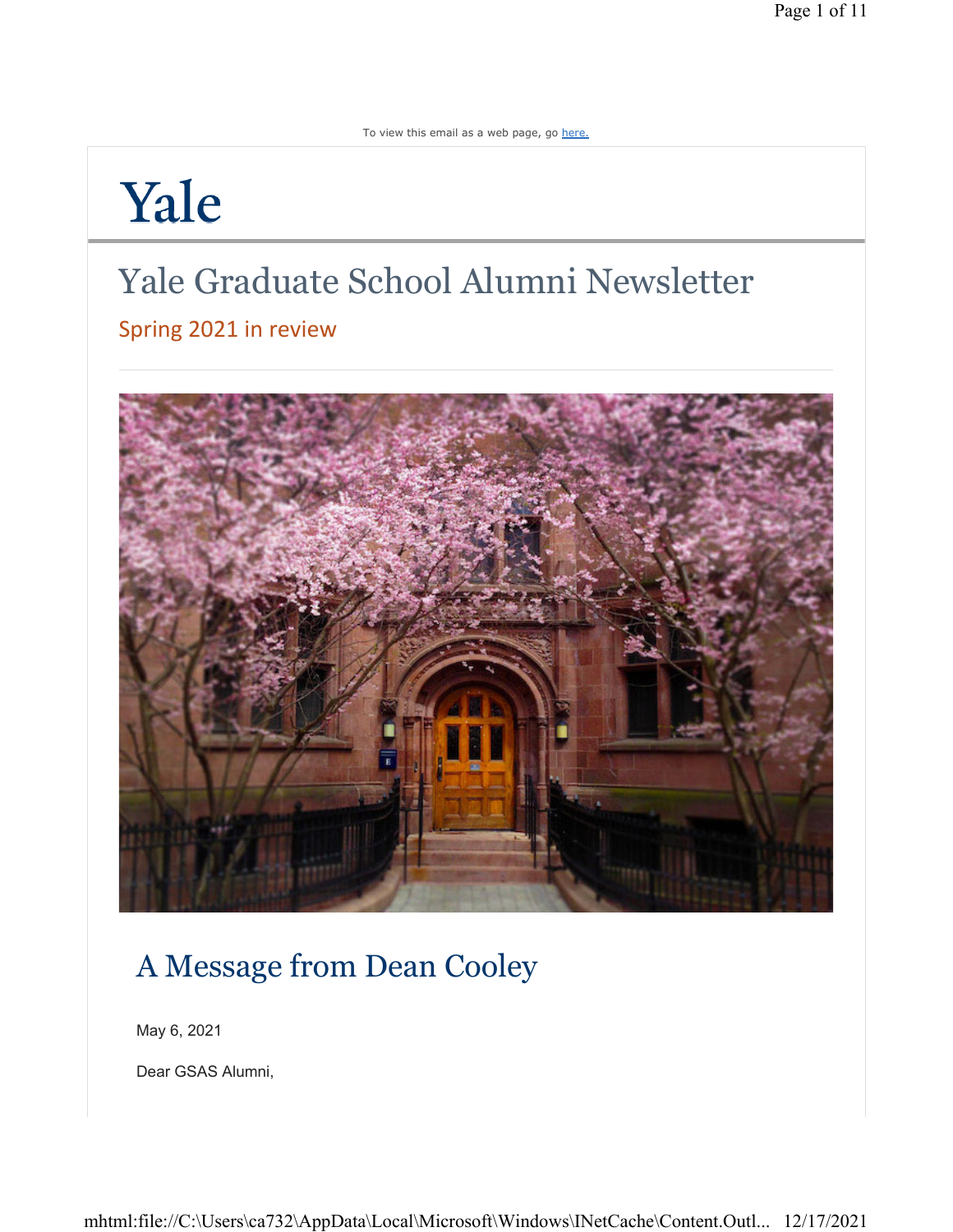I am delighted to report that the Graduate School will host an in-person Commencement ceremony for December 2020 and May 2021 graduates on Sunday, May 23 pending public health guidance. President Salovey and I plan to confer degrees and congratulate the new graduates outdoors on Old Campus unless pandemic numbers or severe weather interfere. While we are unable to welcome guests as we have in the past, we are nonetheless grateful to be able to gather and celebrate the accomplishments of this year's graduating class.

If you can, take a little time to explore the videos posted for the annual Edward A. Bouchet and Where Do I Go From Yale? (WDIGFY) Conferences in April. Presiding Bishop Curry is an inspiration, and the WDIGFY keynotes were filled with helpful information for any new graduate or job-seeker. You'll find links in the articles below.

I hope you will join me on May 12 at noon ET for a conversation with Yale leaders in the humanities who head up fascinating multi-disciplinary programs that address some of the world's most challenging issues. You may have received an invitation, but if not, links and presentation details can be found below.

Thank you profoundly for the many ways you support our current students.

With best wishes, Lynn Cooley

Dean, Graduate School of Arts and Sciences Vice Provost for Postdoctoral Affairs C.N.H. Long Professor of Genetics and Professor of Cell Biology, and Molecular, Cellular, and Developmental Biology

SAVE THE DATE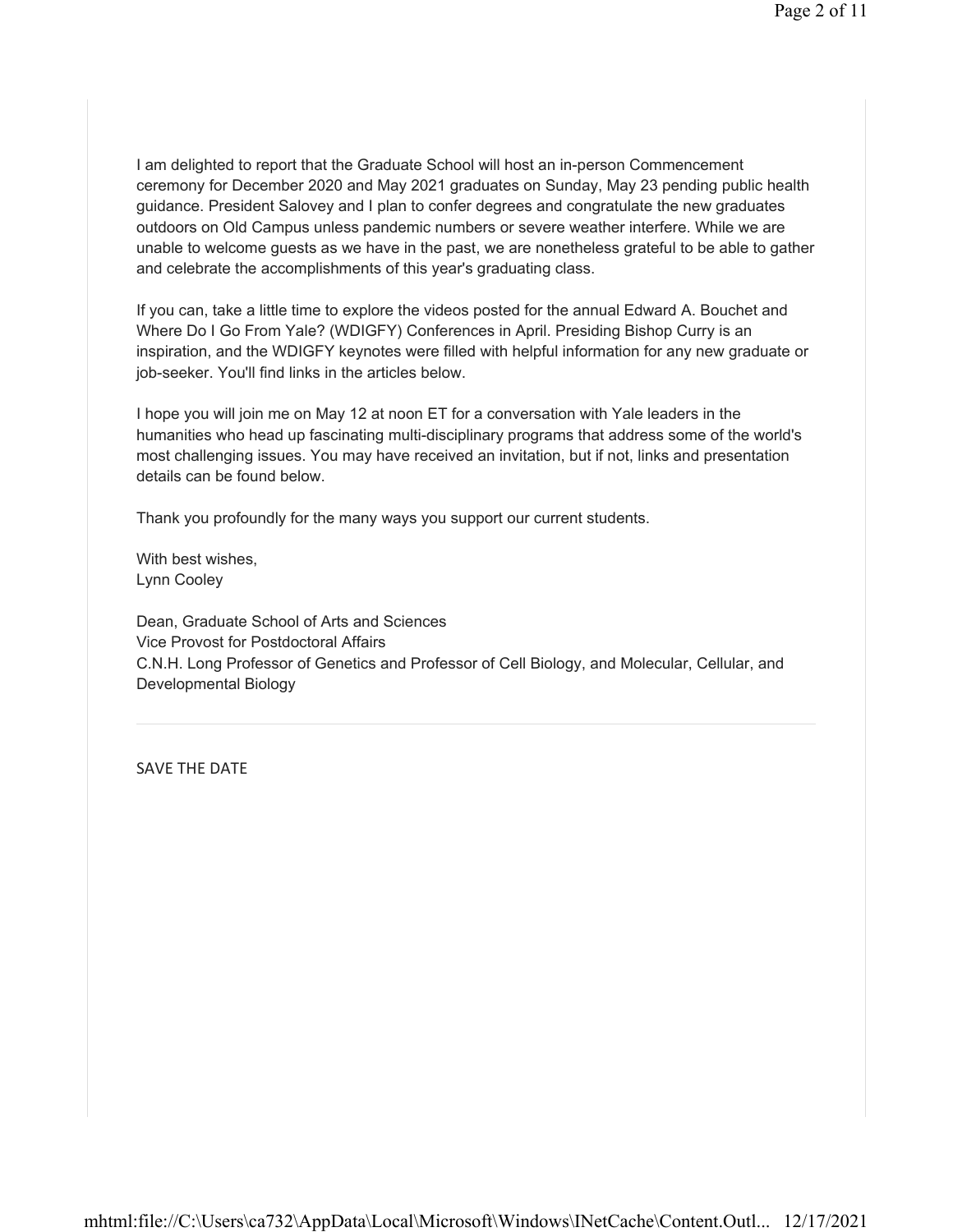

### Yale GRADUATE SCHOOL OF ARTS AND SCIENCES

#### Conversation with the Dean

**WEDNESDAY, MAY 12 NOON - 1 P.M. ET (ONLINE) Link to register**

Dean Cooley will be joined by three campus leaders who guide the efforts of distinctive, multi-disciplinary Yale programs: Alice Kaplan, Whitney Humanities Center; Stephen Pitti, Yale Center for the Study of Race, Indigeneity, and Transnational Migration; and Paul Sabin, Yale Environmental Humanities.

**For more information, contact Brittany Bishop at [brittany.bishop@yale.edu.](mailto:brittany.bishop@yale.edu)**

SPRING SEMESTER EVENTS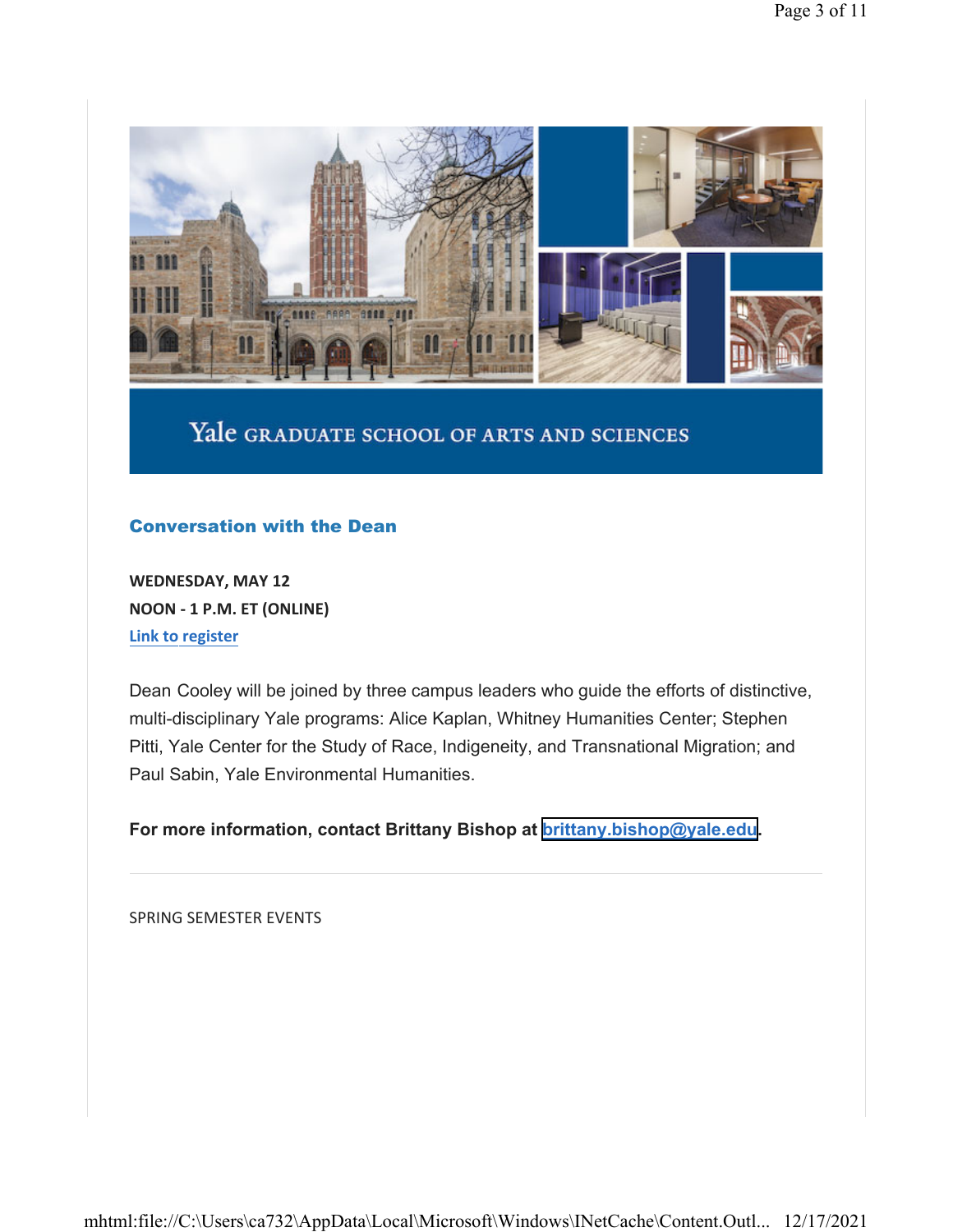

#### **[The 17th Annual Yale](https://gsas.yale.edu/diversity/office-graduate-student-development-diversity/edward-bouchet-conference) Bouchet Conference**

On April 9, President Salovey and First Lady of Yale, Marta Moret honored [Presiding Bishop,](https://www.episcopalchurch.org/presiding-bishop-michael-curry/biography/) Michael B. Curry, the head of the Episcopal Church, with the 2021 Bouchet Leadership Award [Medal. Presiding Bishop Curry delivered an inspiring keynote address and](https://gsas.yale.edu/diversity/office-graduate-student-development-diversity/edward-bouchet-conference) was joined by guest speaker, Professor Pero Gaglo Dagbovie in sharing personal stories and visions for emerging scholars.

The award was the culmination of the two-day conference honoring the life and legacy of Dr. Edward Alexander Bouchet (1852-1918) who graduated from Yale College in 1874. Dr. Bouchet went on to be the first self-identified African American to receive a doctorate from an American university when he earned a Ph.D. in physics at Yale University in 1876. His degree was the sixth doctorate in physics ever awarded in the U.S. He was also one of the first African Americans to be elected to the prestigious Phi Beta Kappa Honor Society.

This year, participants took part in discussions and workshops on the theme of *Our Social Justice Imperative: Shifting Societal Norms.*

#### **View Presiding Bishop Curry's keynote address**

*Pictured above: Presiding Bishop Michael B. Curry (M.Div.'78) and an aerial view of the Yale campus*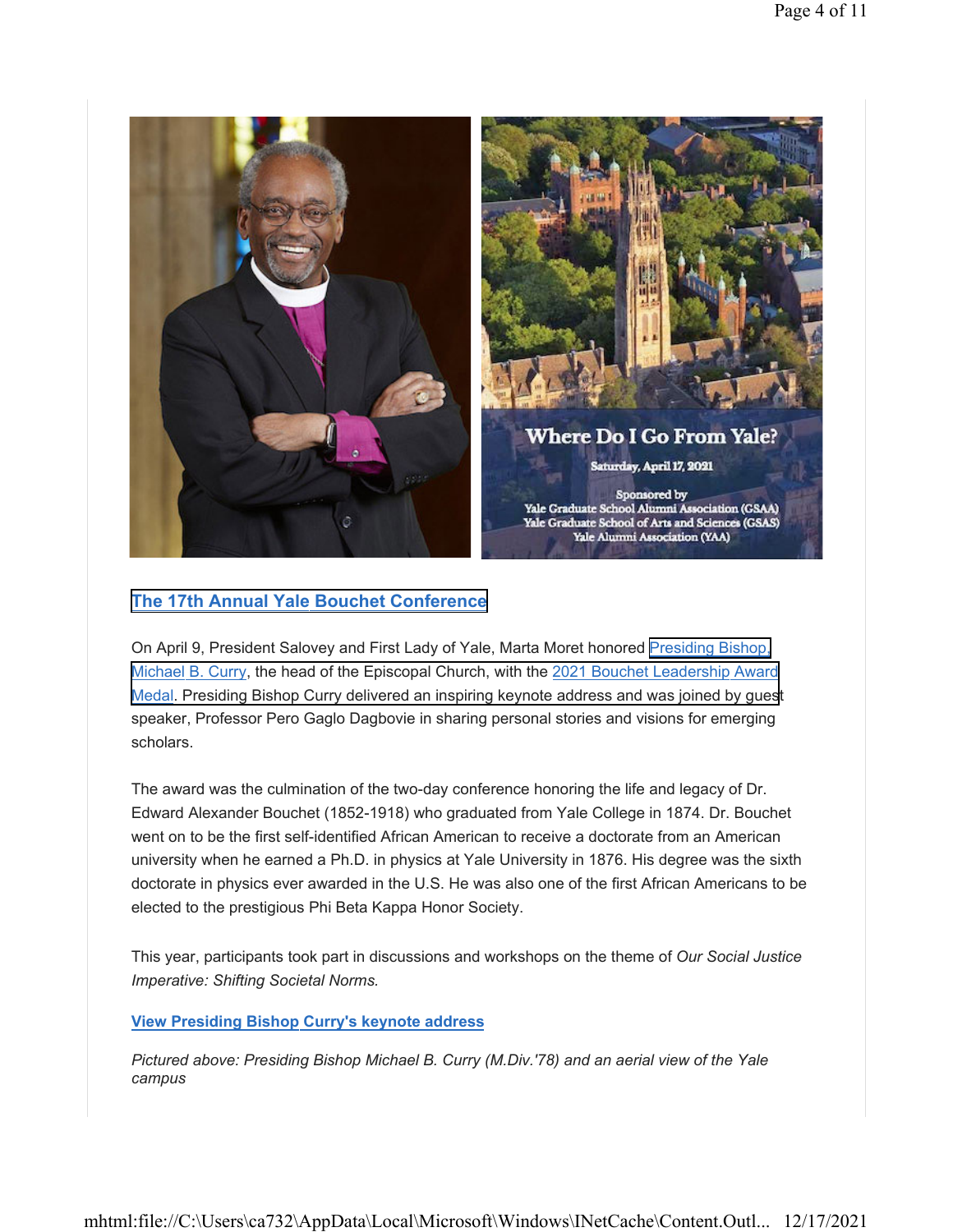#### **Where Do I Go from Yale? [and Three-Minute Thesis \(3MT\)](https://alumni.yale.edu/events/where-do-i-go-yale)**

Many thanks to those of you who were able to attend this year's [WDIGFY Conference](https://alumni.yale.edu/events/where-do-i-go-yale) on April 17. The day started with an exciting keynote panel featuring an accomplished group of recent alumni who have forged sometimes unexpected careers after their graduate studies at Yale. It was a fastpaced program filled with networking opportunities, practical career advice, industry information sessions, and actions students could take right away. Announcements of the Three-Minute Thesis (3MT) Competition Winners concluded the program.

#### **View [the WDIGFY keynote](https://vimeo.com/540702785) panel discussion**

**View the winning 3MT submissions**

#### NEW FACES AT GSAS

#### Danica C. Tisdale Fisher

Danica C. Tisdale Fisher joined GSAS at at the start of 2021 as the assistant dean of diversity. Dean Fisher came to Yale from the University of California, Davis where she served as director of summer sessions, a program offering more than 700 courses to over 14,000 students each year. She is an accomplished higher education administrator with more than a decade of experience in the development and oversight of academic programs, policies, and initiatives. Her career has emphasized designing programs and services to meet the needs of diverse student cohorts, and support campus-wide equity and inclusion. Dean Fisher earned degrees in English from Spelman College and Temple University as well as a Ph.D. in in women's, gender, and sexuality Studies from Emory University.

#### **Read more about Dean [Fisher on the GSAS website.](https://gsas.yale.edu/news/danica-c-tisdale-named-new-assistant-dean-diversity)**

#### Allegra di Bonaventura

Allegra di Bonaventura took up her post as the associate dean of academic support in January, 2021. She returns to GSAS from Yale Law School (YLS) where she was the assistant director of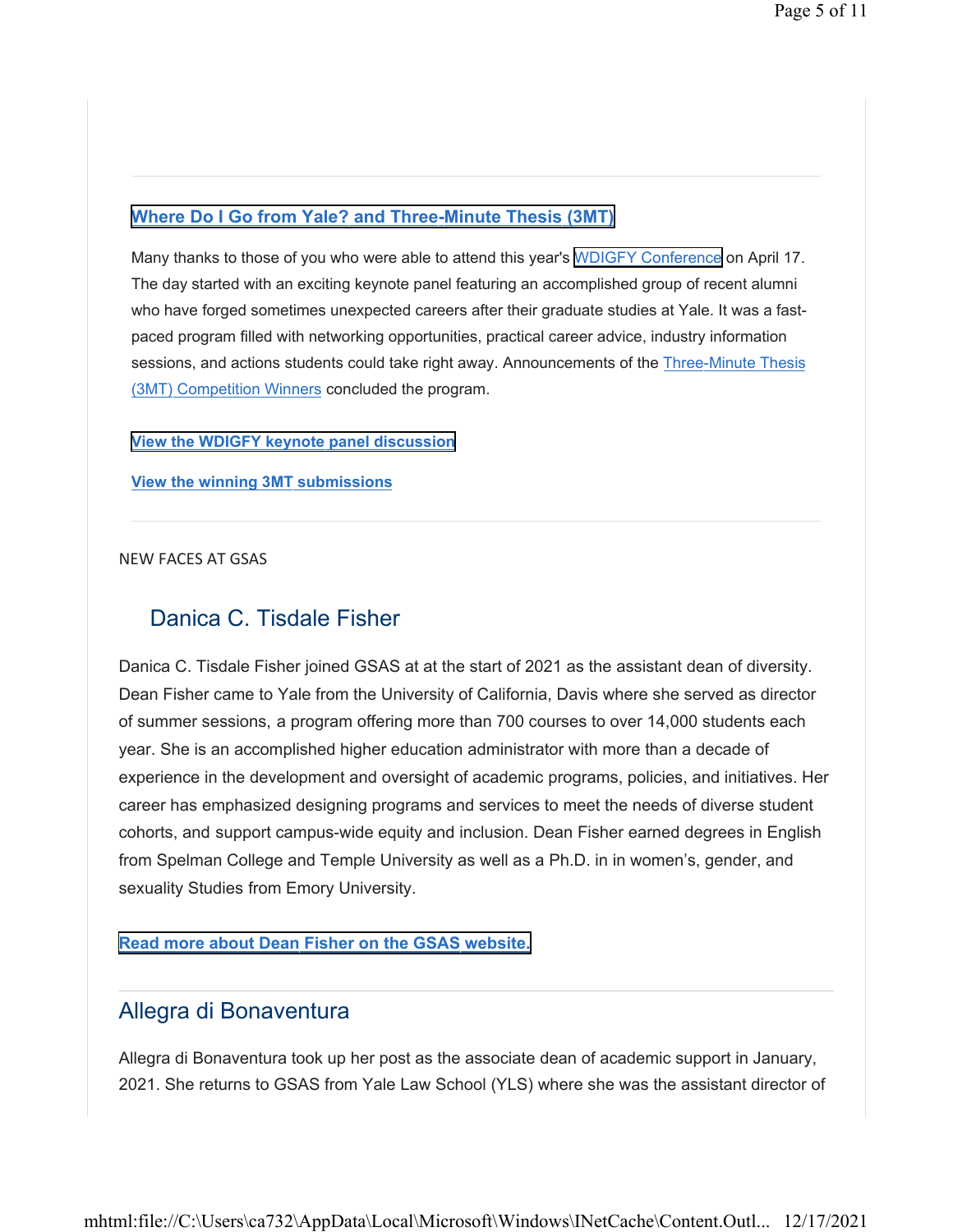graduate programs in charge of post-J.D. degree programs designed to train the next generation of leading legal academics. She is an accomplished scholar, administrator and academic counselor who earned an A.B. in history and German, and a Ph.D. in history from Yale. She is the author of *For Adam's Sake: A Family Saga in Colonial New England*, winner of the New England Historical Association's James P. Hanlan Book Award and one of the *The Wall Street Journal's* best books of 2013.

#### **[Read more about Dean](https://gsas.yale.edu/news/gsas-welcomes-new-associate-dean-academic-support) di Bonaventura on the GSAS website**.

CONVERSATIONS | ART HISTORY

In March, the Graduate School Alumni Association (GSAA) sponsored the first of the new Alumni Conversations programs featuring the history of art department. The Zoom session was hosted by GSAA Board members and department alumni Carmen Bambach '81, '88 Ph.D. and Stephanie Grilli '80 Ph.D., and spearheaded by department chair Tim Barringer. It introduced alumni to current students, new faculty members, ongoing curricular initiatives and to the recently-opened facilities for object study and laboratory of conservation at West Campus.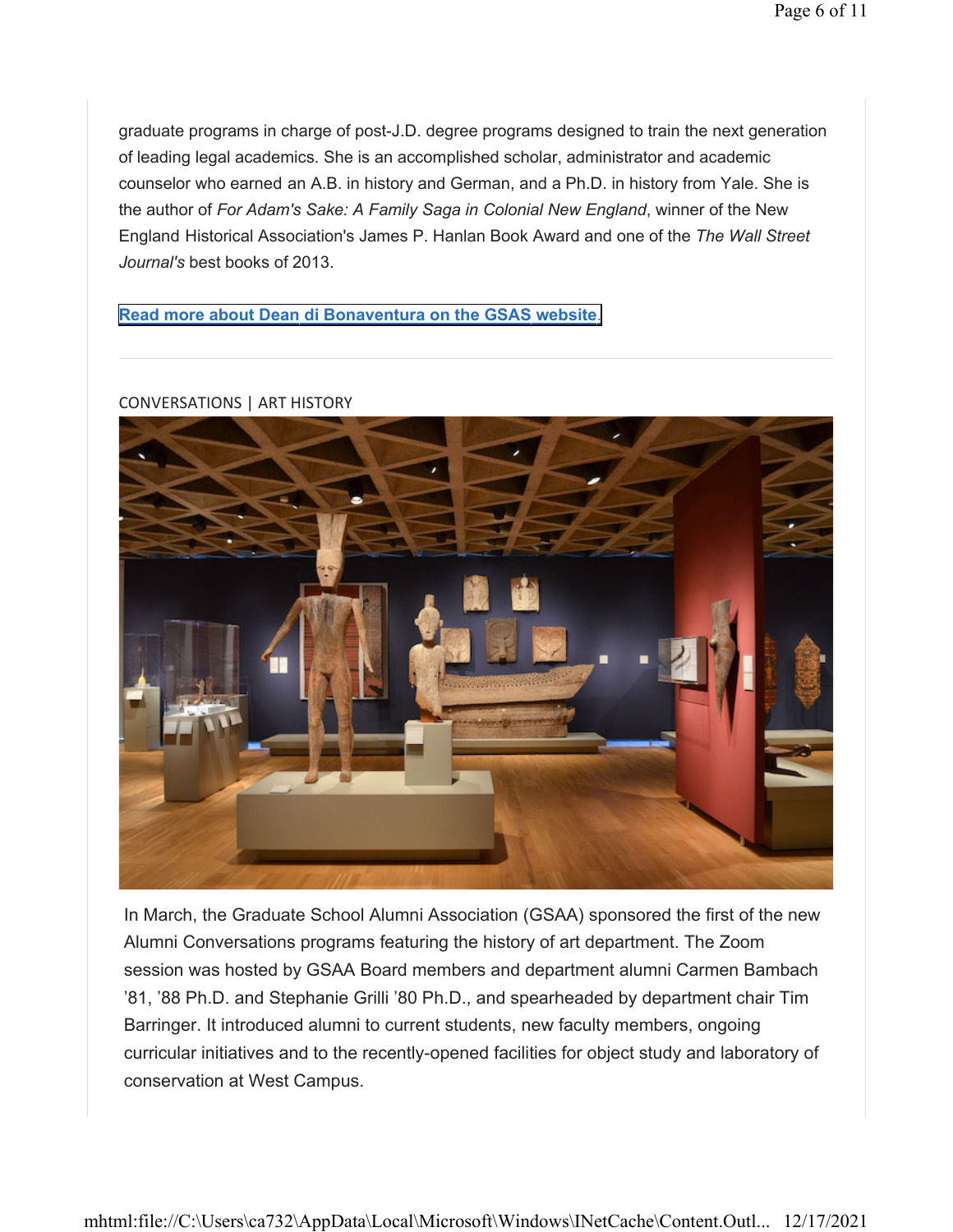As Tim noted, Yale's extraordinary collections lie at the core of the department, and the session showcased new forms of collaboration between faculty, students and curators at the Yale University Art Gallery, the Yale Center for British Art, the Peabody Museum and the Beinecke Rare Book and Manuscript Library.

Faculty and students joined the gathering to talk about their work and answer alumni questions, and many of the participants also stayed on at the end of the presentation for small group breakout rooms to continue the conversation informally. Professor Barringer invited those attending the session to become more involved with the department, by sharing information on their own career paths, mentoring, and networking with students and other alumni.

**To get involved with networking or mentoring History of Art students, contact Kari [Coyle k](Kari Coyle kari.coyle@yale.edu.)[ari.coyle@yale.edu.](mailto:kari.coyle@yale.edu)**

#### AWARD WINNERS



**Rahul Prasad, Ph.D. '87 wins [Yale Medal](https://alumni.yale.edu/awards/the-yale-medal)**





**Ph.D. student, Da'Von Boyd, wins award from the National Conference of Black Political Scientists**

**Andrew Horowitz, Ph.D. '14 wins Bancroft Prize for history writing**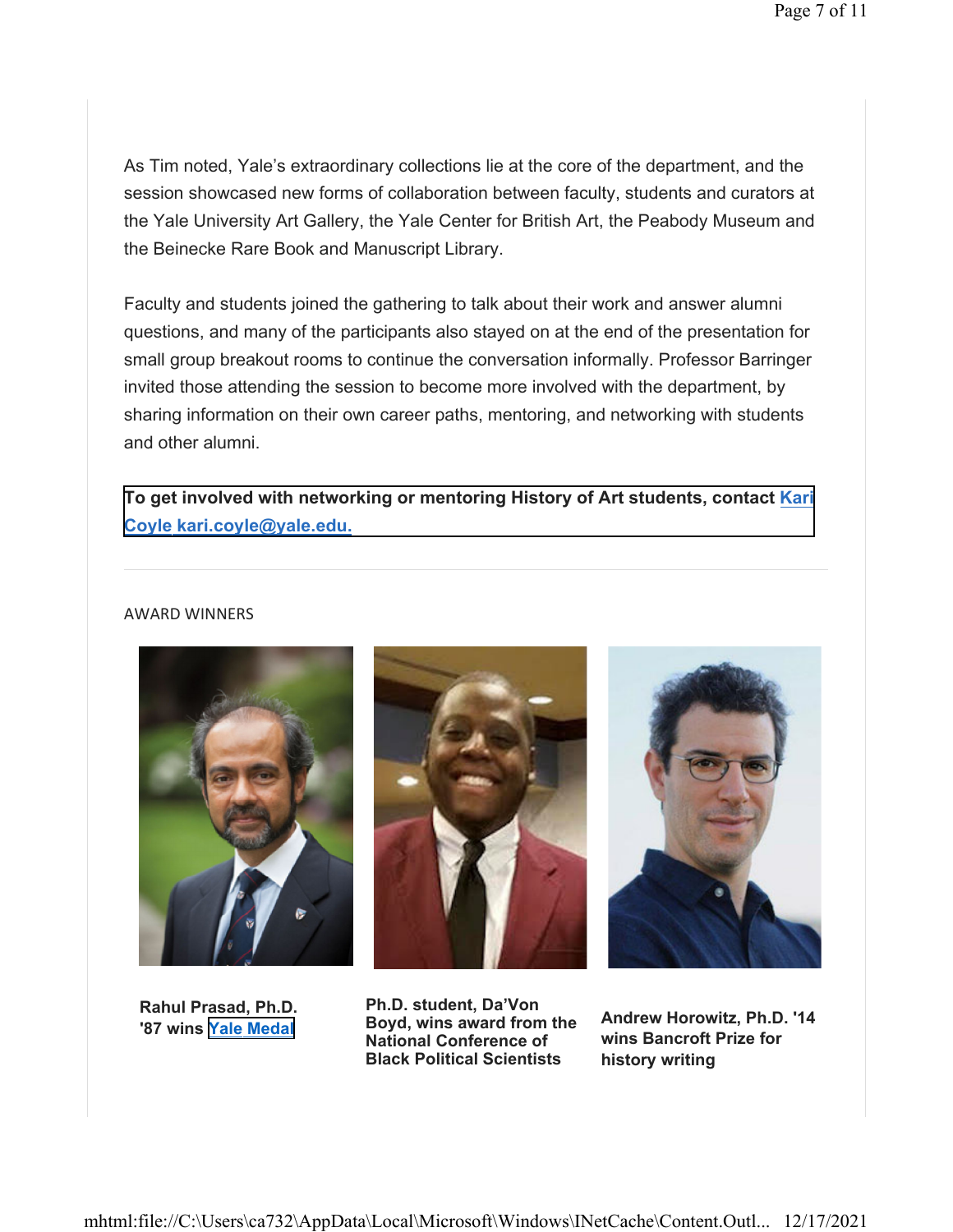#### *Adopted from[Yale Alumni News](https://alumni.yale.edu/news/trailblazers-groundbreakers-and-difference-makers-honored-2020-yale-medal)*

The Yale Medal is the highest honor presented by the Yale Alumni Association, awarded annually to members of the Yale family for their individual service to the university.

Through his understated, inspired leadership, Rahul Prasad forged closer ties between the YAA and GSAA, enriching both parties and breaking down barriers between undergraduate and graduate/professional school alumni.

His achievements include helping to launch the signature GSAA program *Where Do I Go From Yale?* increasing the involvement of graduate and professional school alumni on the YAA Board of Governors, and student outreach – recruiting students to be part of alumni activities and sponsoring students for Yale Club of San Francisco summer programs.

In March, Da'Von Boyd's work on Dr. King was awarded the 2021 Alex Willingham Best Political Theory Paper Award from the National Conference of Black Political Scientists for his paper, *Spiritual Strivings: An Analysis of Dr. King's Use of Spirituality in His Theory of Political Action in the Civil Rights Movement*.

"Believe it or not, there are some political theorists who would say that religion is just a veneer for politics. That King isn't really a religious thinker, and that instead his arguments are [only] democratically motivated," Boyd said.

Boyd's research provides a reconstruction of both the Afro-Christian and the secular in King's political philosophy. "Rather than justifying a particular political praxis based on claims of divine affirmation," Boyd writes in the paper, "King broadens his moral argument to capture the different sensibilities of his new allies who are equally concerned with the intersecting political difficulties that face the nation and the world; yet did not have the same spiritual strivings."

*[The New York Times](https://www.nytimes.com/2021/03/23/arts/bancroft-prize-andy-horowitz-claudio-saunt.html)* (03/23/21) wrote:

"Andy Horowitz's Katrina: A [History, 1915-2015, publish](https://www.hup.harvard.edu/catalog.php?isbn=9780674971714)ed by Harvard University Press, was described by the jury as 'a masterful and gripping reconstruction of an unnatural disaster,"' which 'decenters the devastating hurricane and flooding' in 2005 to provide a 'richly researched environmental, social, urban and political history of New Orleans.'

Reviewing the book in The Los Angeles Review of Books, Scott W. [Stern credited Horowitz, an](https://lareviewofbooks.org/article/bending-toward-the-storm-on-andy-horowitzs-katrina-a-history-1915-2015/) assistant professor at Tulane University, with writing a book that stands as 'an argument for the relevance of history itself....'

The Bancroft, which includes an award of \$10,000, was established in 1948 by the trustees of Columbia University, with a bequest from the historian Frederic Bancroft. Books are evaluated for "the scope, significance, depth of research, and richness of interpretation.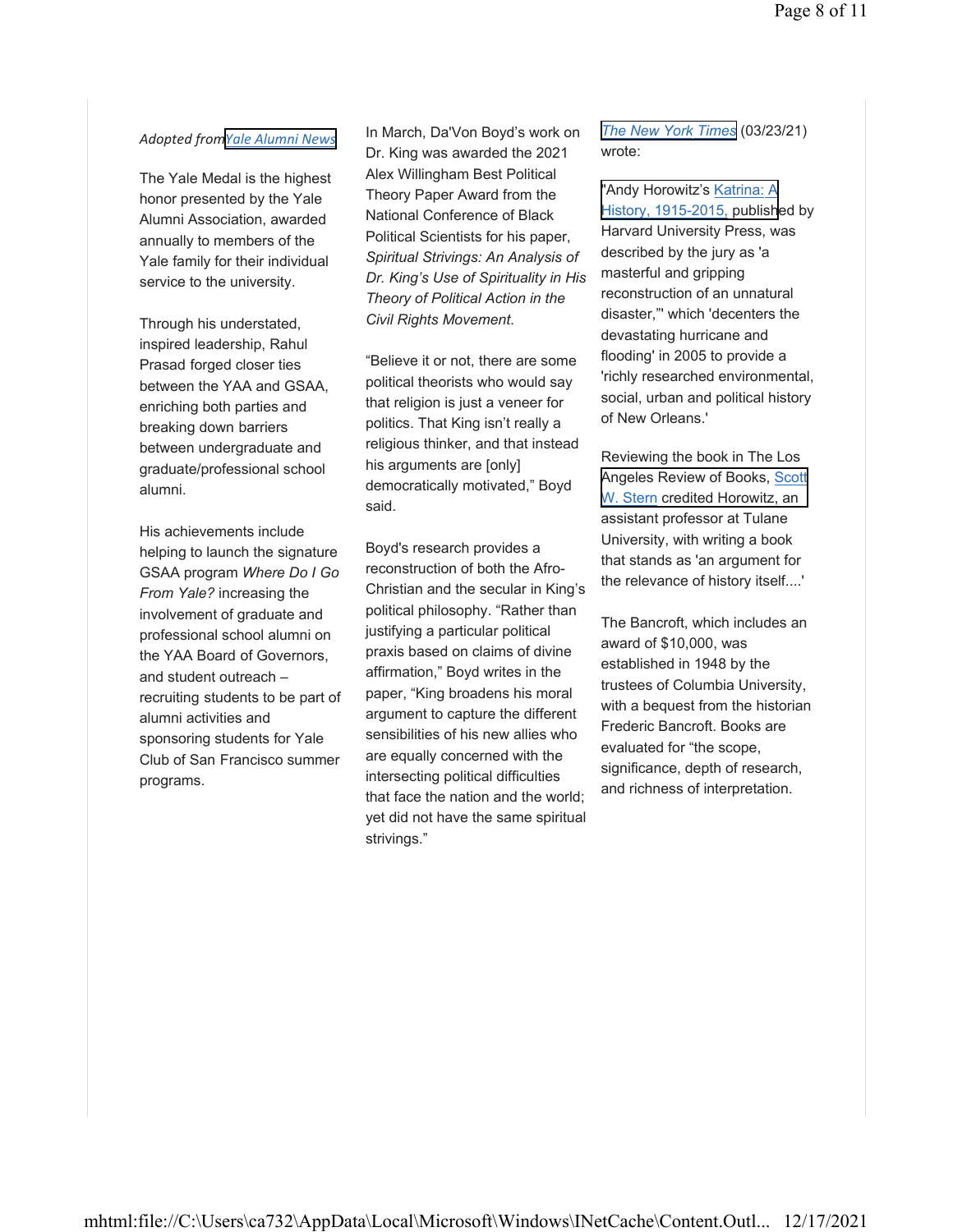

#### A MESSAGE FROM THE ALUMNI FUND



Greetings, fellow alumni!

I hope this spring brings renewed optimism and energy to all your endeavors. For me, I'm most looking forward to traveling and safely gathering with family and friends.

I first joined the Yale Graduate School alumni community just over two decades ago. At that time, I was unmindful of the incredible impact that Yale and the GSAS network would have on my life. Today, I am acutely aware of how full my life is due in large part to my Yale connections. I am grateful to be a member of this esteemed community. Moreover, I am overjoyed that my daughter, a first-year in the college, will come to know her own Yale alumni community in a few years and that we will share in this legacy together.

The appreciation for my Yale education, continued present-day relationships with faculty and department heads, as well as frequent trips back to New Haven led me to get involved in volunteering with the Alumni Fund a few years ago. Serving as chair of the Graduate School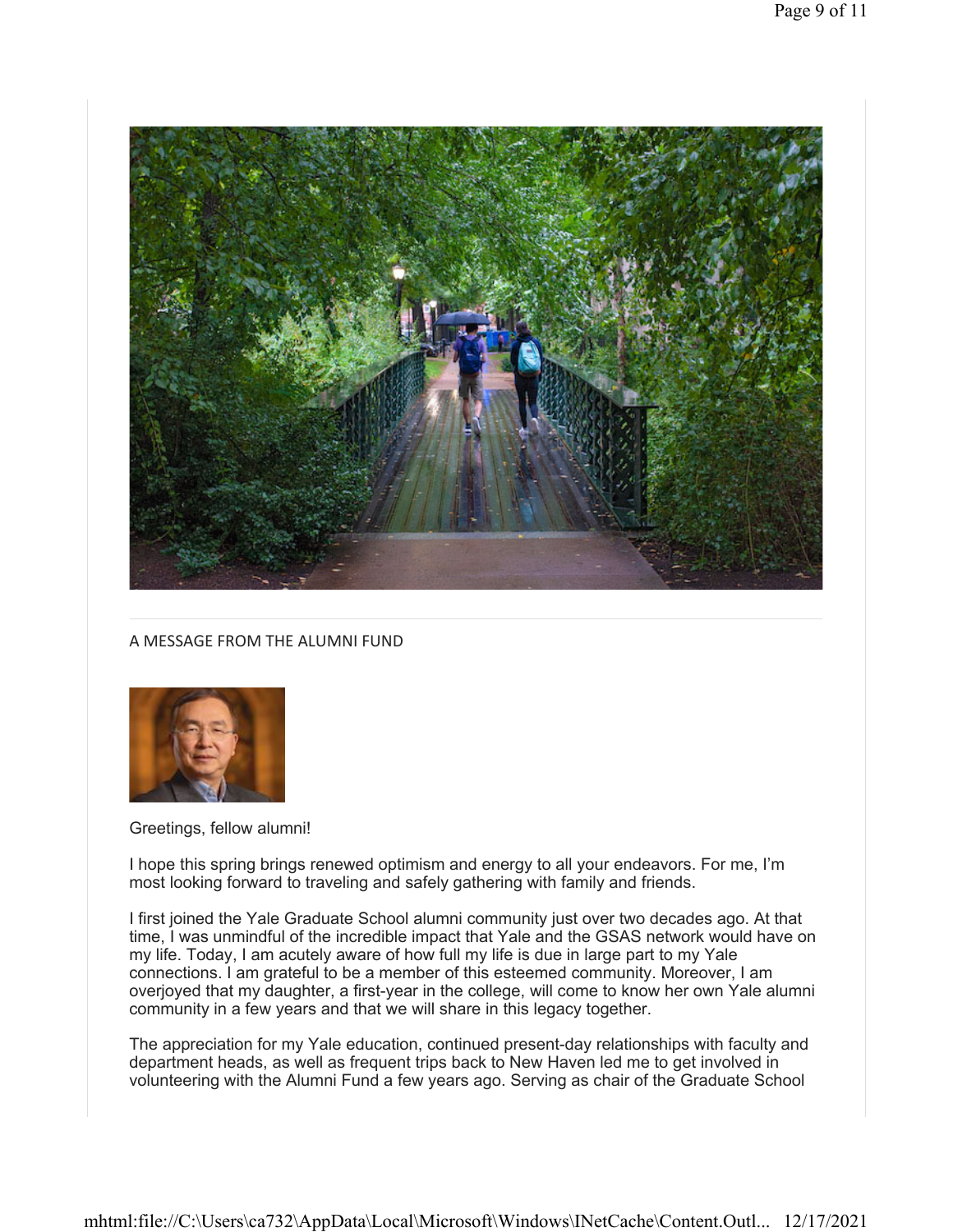Alumni Fund has been a rewarding experience and has opened my eyes to the amazing generosity of our alumni community. This work has deepened my connection to the school, expanded my alumni network, and made me even prouder of my Yale heritage.

Alumni support continues to play a critical role in the funding of generous fellowship and stipend packages for scholars and researchers. That's what makes this volunteer work so important. The network of GSAS Alumni Fund volunteers work annually to solicit and steward unrestricted, immediately expendable donations from fellow alumni. If you would like to join this important group, send an email to <gradalumni.fund@yale.edu> to learn more and get involved.

The Graduate School now raises more unrestricted money than ever before, which is fortunate and timely given the rising cost of a graduate education. One reason for the increase in funding can be attributed to three GSAS alumni, Kemal Ciliz, Rahul Prasad, and Sharmila Majumdar, who stepped forward with matching challenges to inspire gifts from those in our community. I can tell you firsthand, these gifts have a direct impact on students and are genuinely appreciated by Dean Lynn Cooley who is able to direct how they are spent. If you've made your gift already this year, I thank you.

I look forward to providing you with periodic updates on the Yale Graduate School Alumni Fund. It is my hope that by June 30, 2021 I will write to our community with additional encouraging news on this year's fundraising efforts. Until then, I wish you all the best and continued health in this new year.

Should you wish to make a gift, I'd be remiss to not share the graduate school's online giving page: [yale.edu/givegraduateschool.](gradalumni.fund@yale.edu)

Sincerely,

Gene Wang '99 Ph.D. Chair, Yale Graduate School Alumni Fund

DONATE TO [THE GRADUATE SCHOOL](https://yale.imodules.com/s/1667/52/cart/cart.aspx?sid=1667&gid=52&pgid=5767) ALUMNI FUND

Copyright © 2021 Yale University • All rights reserved Graduate School of Arts and Sciences

> This email was sent by: Yale University P.O. BOX 208109, New Haven, CT, 06745 US

**Update Your Preferences Privacy Policy**